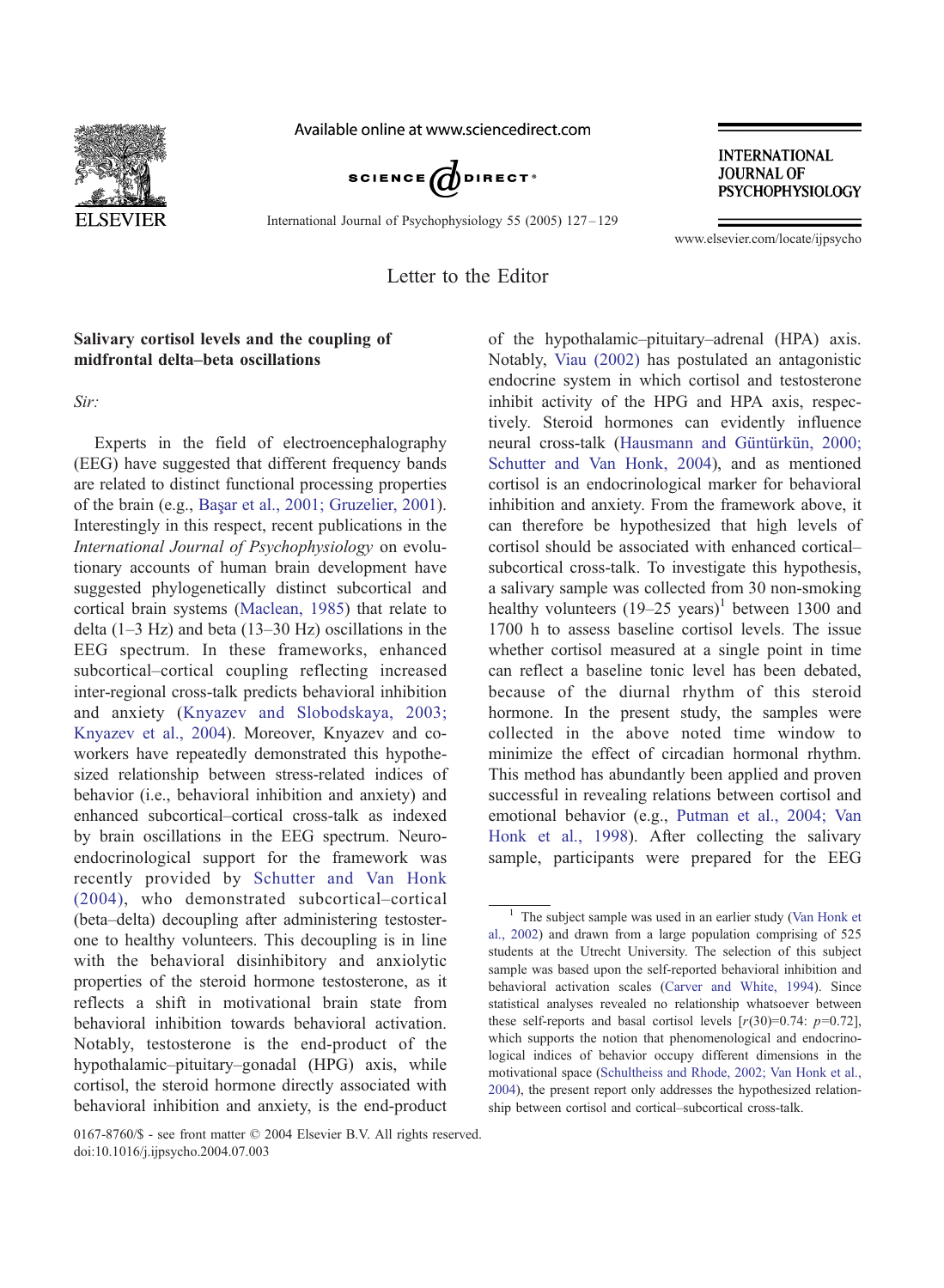recording and seated in a comfortable chair in a dimly lit room. A 4-min resting EEG baseline recording from the frontal, Fp1, Fp2, F3, F4 and Fz electrode sites was obtained (impedance:  $\leq 5000 \Omega$ , sampling rate: 250 Hz, amplification: 20000). Raw EEG data were corrected for horizontal and vertical eye movements using linear regression. EEG signals containing residual muscle movements, or other forms of artifacts, greater than  $-50$  and  $+50 \mu V$ were rejected prior to further analysis. The designation of an artifact in one of the leads resulted in removal of that epoch for all channels in order to ensure that the remaining data were identical for all sites in time. Next, 1024-s chunks of averaged artifact-free EEG were extracted through a Hamming window (length  $10\%$ ) to reduce spurious estimates of spectral power  $(\mu V^2)$  in the 1 Hz frequency bins for each electrode site. For the Fz electrode, spectral power values were averaged across all epochs within a single baseline and were then transformed to power density values for the delta  $(1-3 Hz)$  and beta  $(13-30)$ Hz) frequency bands.

Salivary cortisol levels were determined without extraction at the Department of Endocrinology of Utrecht University using an in-house competitive radio-immunoassay (RIA) employing a polyclonal anticortisol-antibody (K7348). Following chromatographic verification of its purity,  $1,2^{-3}H(N)$ -hydrocortisone (NET 185, NEN-Dupont, Dreiech, Germany) was used as a tracer. The lower limit for detection is 0.5 nmol/l and reference values for adults

are 4–28 nmol/l. Due to apparatus failure, EEG data of one subject was lost. In addition, baseline cortisol levels of three subjects could not be determined due to contaminated salivary samples. A median split on baseline cortisol levels was applied and the nonparametric Spearman rank-order correlation between delta and beta power was calculated for the low and high baseline cortisol groups and tested for significant group difference. Alpha level of significance was set at 0.05 (two-tailed) throughout. In accordance with the hypothesis, midfrontal delta–beta coupling was significant for the high cortisol group  $[$ rho $(13)=0.76$ :  $p=0.002$ ], whereas midfrontal delta–beta decoupling was observed in the low cortisol group  $[rho(13)=0.06]$ :  $p=0.84$ ]. For the neuroendocrinological measurements, the difference between the delta–beta coupling and decoupling reached statistical significance  $[Z=2.10: p<0.02]$ . In Fig. 1, the midfrontal delta–beta decoupling and coupling for the low and high cortisol groups, respectively, are depicted.

The present findings suggest that cortisol enhances the overall information exchange between subcortical and cortical brain regions. The interdependence of the delta and beta oscillations we observed seems to reveal steroid hormone-mediated electrophysiological properties associated with functional motivational brain states. Cortisol defensibly strengthens cortical control over subcortical drives, which provides an explanation for the recently observed relationship between cortisol and anxious non-risky decisionmaking strategies ([Van Honk et al., 2003\)](#page-2-0). Testoster-



Fig. 1. Significant midfrontal delta–beta coupling in the high cortisol group, whereas the low cortisol group displays midfrontal delta–beta decoupling.